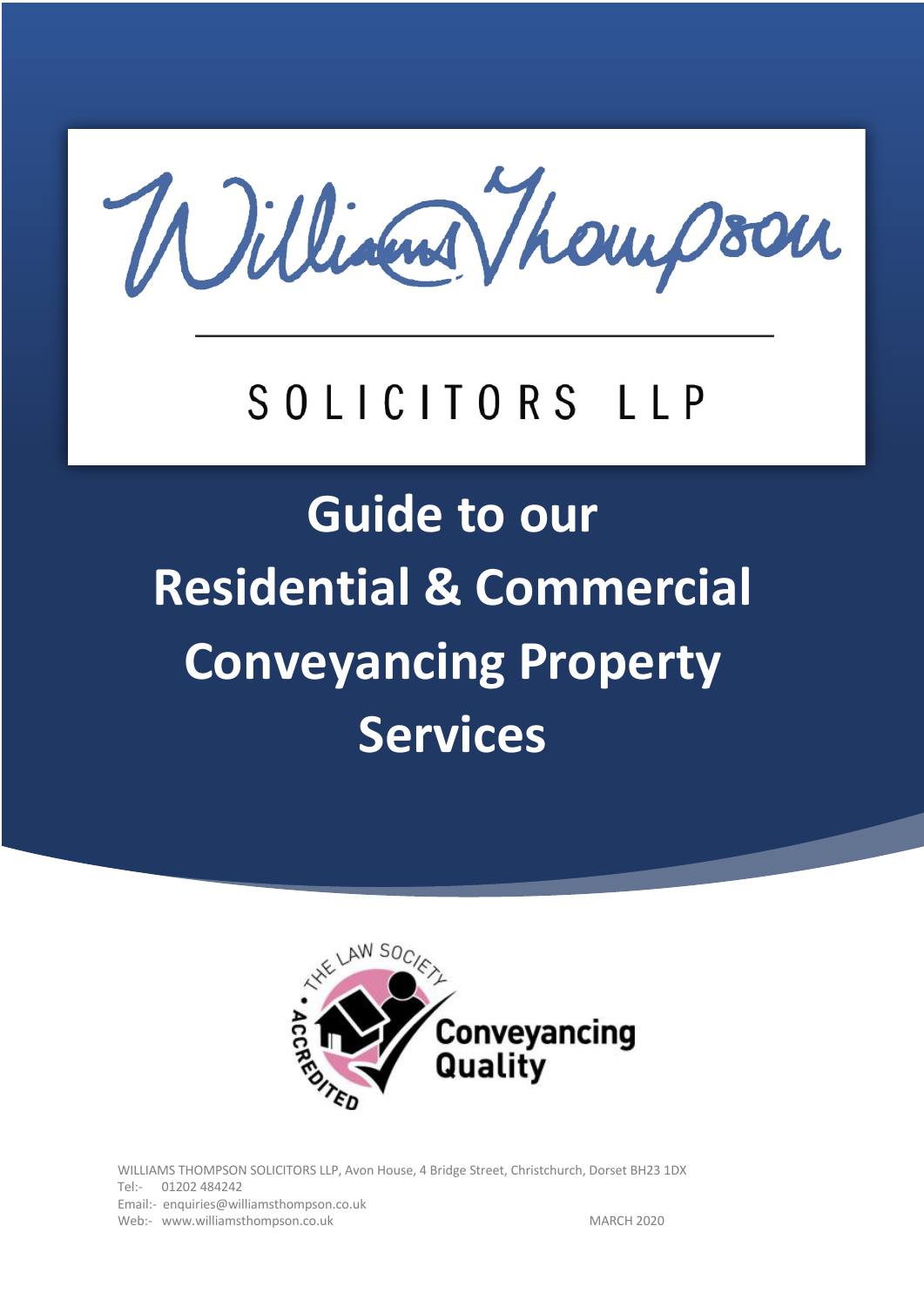#### **Who We Are**

We are a firm of Solicitors based in Christchurch.

Mr Williams and Mr Thompson were previous owners of the firm and, as tradition has it in legal firms, we have retained their names and now run the firm as a limited liability partnership under the name of "Williams Thompson Solicitors LLP".

The firm is wholly owned by our four partners, all of whom work in and have invested in the business.

Including our partners, we have six qualified Solicitors, and twelve support staff, the majority of whom have been with the firm many years.

We are a long established Christchurch firm – and by that we mean we can trace our roots back to 1836!

That does not mean we are not up-to-date. Far from it. We have invested significantly in the latest technology to ensure that we can support our clients with the benefit of some of the latest software systems available.

Our clients come from all walks of life and we have long relationships with many of them, some going back over generations. However we are always happy to welcome new clients to the firm and hope that we will be able to build new long term relationships with them.

Whilst many of our client's live in Christchurch and the surrounding areas, we have others who come from across the country including London. In particular, our reputation in family law attracts clients from across the Bournemouth conurbation, the New Forest and wider afield.

Our pride is the quality of our Solicitors and staff and the quality of the work and client care we can provide.

#### **Our Philosophy**

No-one can be excellent in everything.

Recognising that, we concentrate in just three areas of law: Property, Wills & Probate and Family. It means we are experts in those three areas and can provide you with a first class service.

It means our Solicitors and support staff have built up a detailed knowledge of their particular specialisation, and it is the quality of our Solicitors and staff that is our strength.

In each of our three areas of work, both the law and practice change frequently. Due to our specialisations, you can be confident that you will get the best, up-to-date advice. It also enables us to concentrate our investment on these three areas. As a result we have some of the latest software and support programmes to enhance the services we provide.

If you ask us to act for you, your matter will be dealt with by a fully qualified Solicitor who, wherever possible, will see the matter through from start to finish with the support of their respective assistants. You will not find it passed to a series of para-legals which is a problem with many larger firms. The only exception to this is that with our commitment to training, we might ask our trainee to assist on occasion.

Also, please note that we do not pay (or receive) commissions. Accordingly if you have been recommended to us, it is a genuine recommendation based on our reputation for good quality work (and not because of a payment being made, which unfortunately is now common in some areas of work).

Finally, we are a long established firm. We mention this only to distinguish ourselves from the many "here today, gone tomorrow" businesses that now proliferate on the internet and elsewhere.

**If you use our services, we hope it will be the start of a long and mutually beneficial relationship.**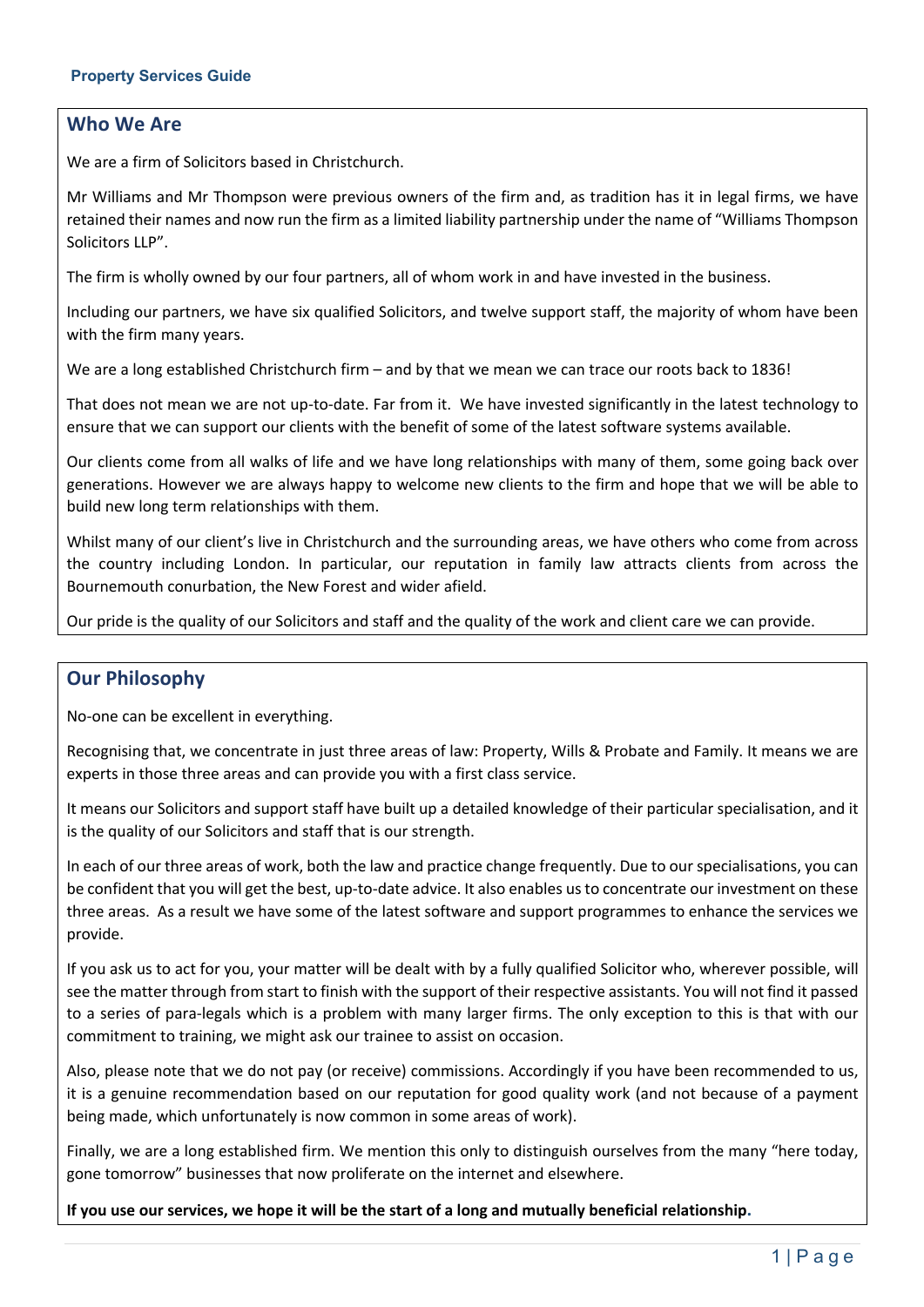# **Why use us for your conveyancing?**

Here are Ten reasons why you should use our firm for your residential conveyancing:-

**10** reasons to use us

- **1. Established Residential & Commercial Property Department** We have a long established residential & commercial property department providing a personal service to buyers and sellers in all areas of the property market as well as developers, landlords, tenants and investors. It is our role as experienced property lawyers to ensure that the transaction is handled thoroughly and as quickly and efficiently as the circumstances allow.
- **2. 99% Satisfaction rating** Over 99% of our clients<sup>1</sup> are either satisfied or extremely satisfied with the service that they have received from our conveyancing department and would recommend our services to others.
- **3. Better communication** We understand that keeping you informed as your matter progresses is essential and we are happy to deal with your matter by telephone, email, SMS updates, post or by way of face to face meetings (or a mixture of all of these) whichever is convenient for you and the circumstances.
- **4. Fixed Legal Fees 2** We offer fixed legal fees on our residential sale, purchase and remortgage conveyancing matters.
- **5. Discounted Legal Fees** We are pleased to be able to offer discounts off our quoted legal fees for existing clients and first time buyers.
- **6.** Price Match on Quotations<sup>3</sup> We are willing to consider matching another conveyancing quotation that you may have received from another firm.
- **7. Capped Abortive Sale Fee** If you instruct us on a residential sale and your sale goes abortive prior to exchange of contracts then we will charge you no more than £450 plus VAT.
- **8. Dedicated Solicitor** If you instruct our firm to act for you then one of our firm's solicitors will deal with your matter. You will have direct contact with a named solicitor for a more personal service.
- **9. Conveyancing Quality Scheme** For ultimate peace of mind, look for a firm that is a member of the Law Society's Conveyancing Quality Scheme (CQS). We are proud to be a member of the Law Society's Conveyancing Quality Scheme and by choosing us you can be sure that we meet the high standards set by the Law Society, and that you will get a professional, high quality conveyancing service.
- **10. Lender's Panels** As a member of the Conveyancing Quality Scheme we meet the high requirements needed to be on the majority of lender's panels which means that we can usually act for both you and your lender thereby saving you both time and money.

 $1$  who returned their client survey forms in the past 12 months

<sup>&</sup>lt;sup>2</sup> The cost of the disbursements we have listed are estimates and as these costs are set by third party providers and we will notify you if there is a significant change.

<sup>&</sup>lt;sup>3</sup> The other quotation must be from a solicitor or conveyancing firm within 15 miles of our firm and is subject to you supplying us with a copy of their quotation.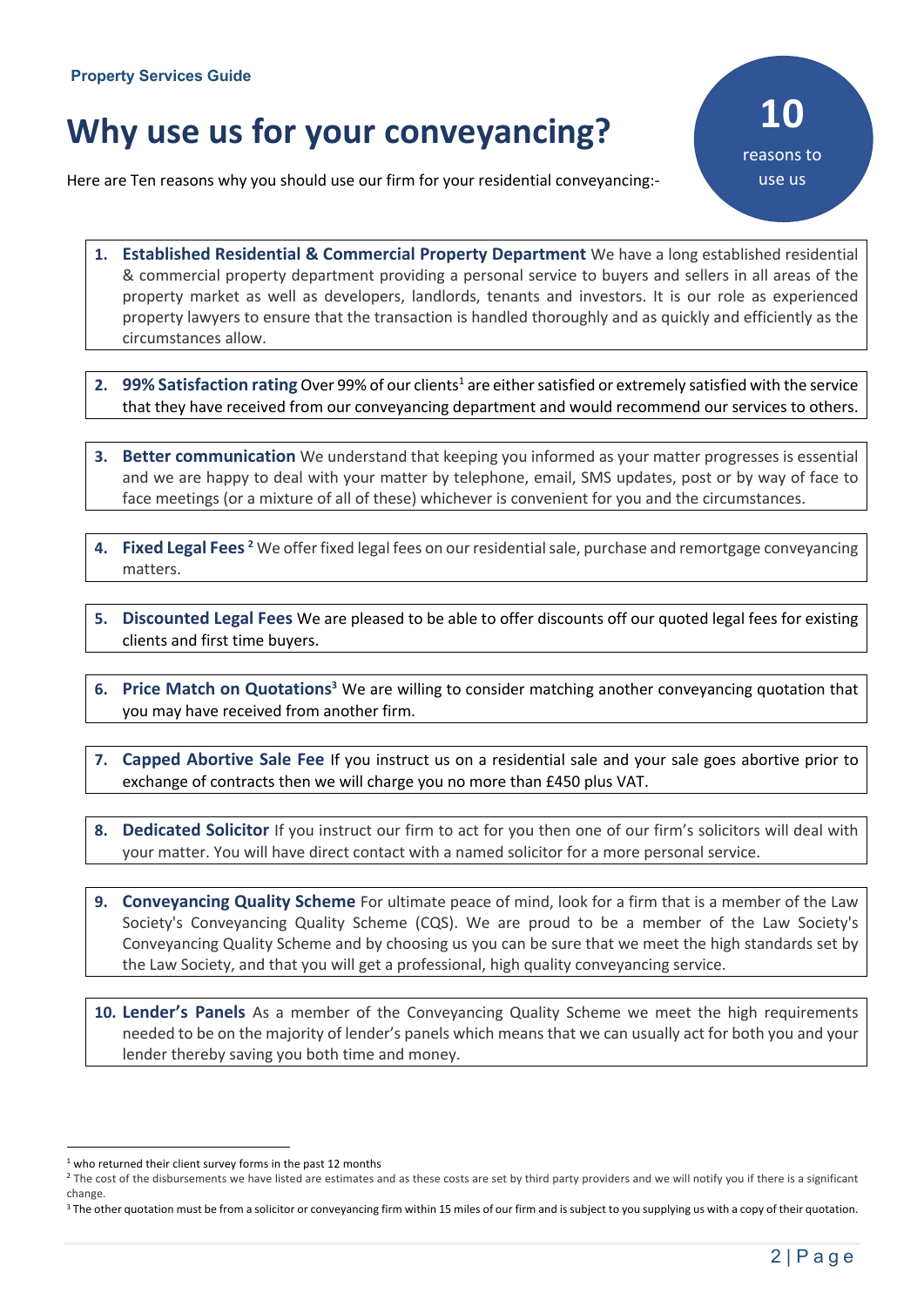#### **Property Services Guide**

### **Our Team**

Our team has over 20 years of collective experience in delivering high quality work in all matters relating to residential conveyancing. Regardless of who works on your matter, they will be supervised by Stephen Bowden, Partner and Head of Property.

### **Stephen Bowden – Partner**

Stephen is the head of our Property Department and has over 12 years' experience in conveyancing. Stephen is a highly respected property lawyer. His knowledge and practical approach has earned him a loyal client following. Both individuals and families come to him as solicitor when any property matters arise. Stephen is often recommended by local estate agents and he is first choice solicitor for many local business owners. Stephen also has a following of property developers who know they can rely on his thorough and practical approach.

Stephen obtained an LLB degree in Law from Brunel University in 1998 and then spent time in a multinational company before completing his legal practice course at Bournemouth University and qualified as a solicitor in 2008.





**Table of Contents**

### **Amanda Bartlett - Solicitor**

Amanda's expertise covers a wide range of property related work. Her friendly and professional approach to dealing with clients has resulted in her establishing a good reputation and loyal following of satisfied clients.

Having obtained an LLB honours degree in law and criminology, Amanda completed her legal practice course at the Guildford College of Law and qualified as a solicitor in 2010. Amanda specialises in residential conveyancing dealing with the buying and selling of flats and houses and is equally at home in dealing with commercial leases and all other property related work.

| Residential Sale & Purchase<br>Pages 4 to 6<br>Pages 7 & 8<br><b>Residential Remortgage</b> |
|---------------------------------------------------------------------------------------------|
|                                                                                             |
|                                                                                             |
| <b>Additional Legal Costs</b><br>Page 9                                                     |
| Additional Costs Leasehold<br>Page 10                                                       |
| Page 11 & 12<br>Other considerations                                                        |
| Pages 13 & 14<br>Transfer of Equity                                                         |
| Other Residential Services -                                                                |
| lease extensions and declaration of trusts<br>Page 15                                       |
| Pages 16 & 17<br><b>Commercial Services</b>                                                 |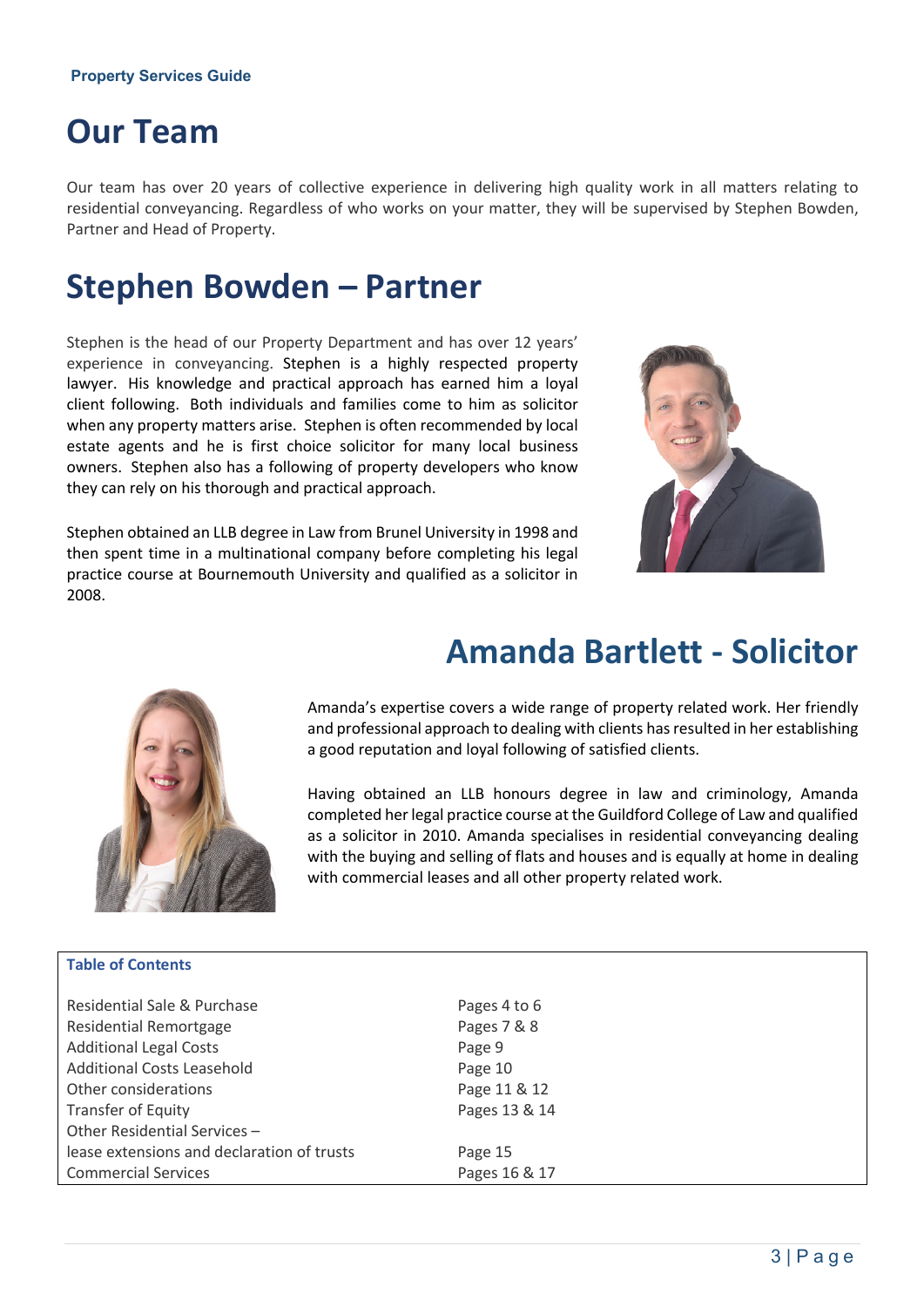## **Residential Sale and Purchase**

We can act for you in connection with your sale and/or purchase of a residential property.

We aim to guide you through the conveyancing process to ensure that the transaction is handled thoroughly and as quickly and efficiently as the circumstances allow.

### **What we do for you on a Sale**

The following matters will usually be dealt with in relation to your sale.

#### **Initial Enquiries**

- Taking Instructions from you; and
- obtaining title to your property; and
- collating information which will be required by your buyer's; and
- preparing the draft contract and submitting the draft contract to the buyer's solicitor or conveyancer; and
- dealing with additional enquiries raised by the buyer and arranging for you to sign the contract.

#### **Exchange of Contracts**

- Organise exchange of contracts and receive deposit from the buyer's solicitor; and
- obtain redemption statement from your lender (if a mortgage); and
- approve the Transfer document and arrange for you to sign the Transfer.

#### **Completion**

- Complete the sale and authorise the estate agents to release the keys; and
- Use the proceeds of sale to pay off the mortgage (if any); and
- pay the Estate Agents commission account; and
- account to you for the net proceeds of sale.

#### **How long will my house sale take?**

Typically a sale can take between  $4 - 16$  weeks but the exact timescale will depend on the requirements of the various parties to the sale.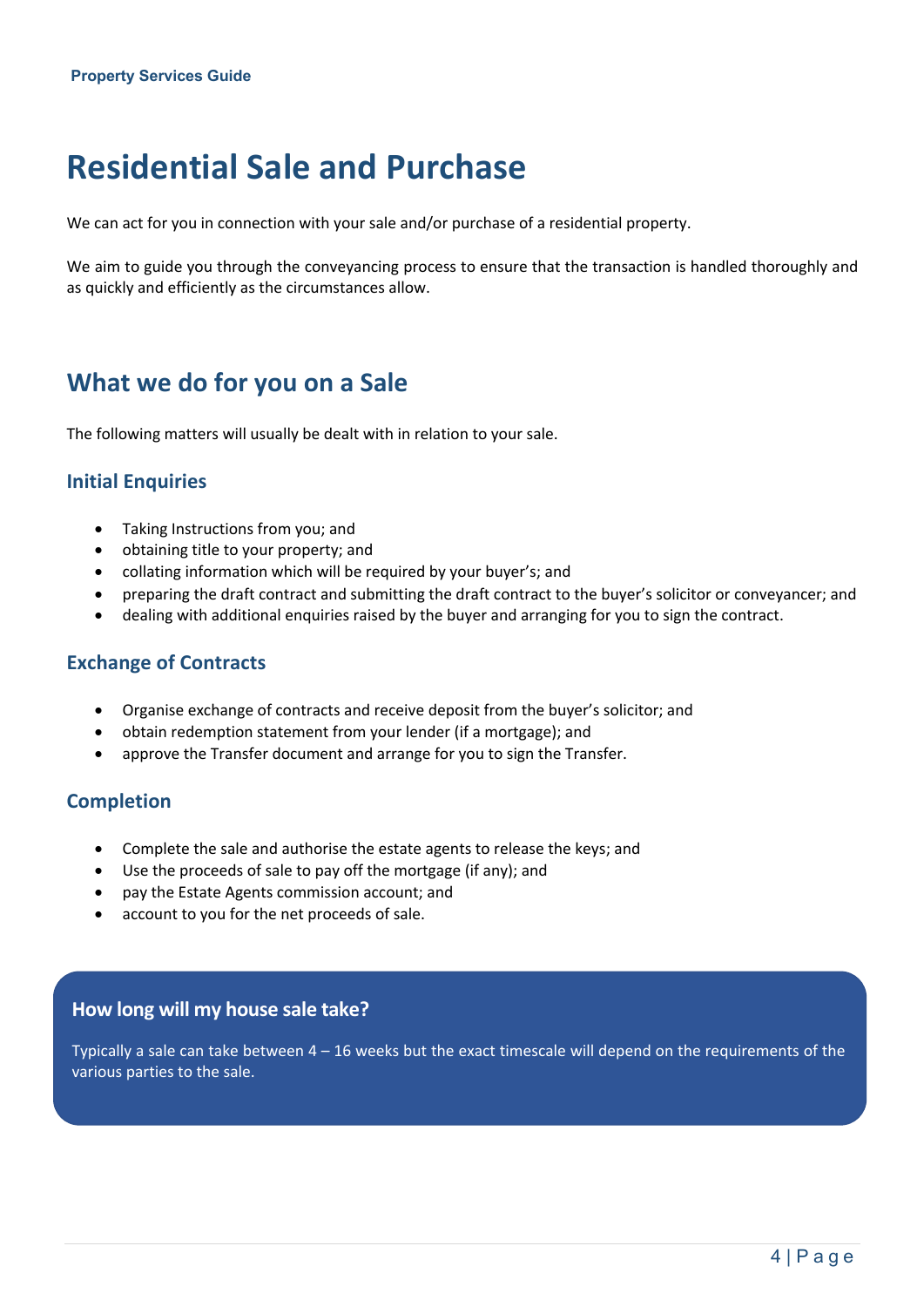### **What we do for you on a Purchase**

The following matters will usually be dealt with in relation to your purchase.

#### **Initial Enquiries**

- Taking Instructions from you; and
- reviewing the title to your property; and
- reviewing and approving the draft contract; and
- submitting searches and appropriate additional enquiries to the seller's solicitor or conveyancer; and
- reporting to you on the title to the property and arranging for you to sign the contract; and
- reporting to you on joint ownership if there are two or more buyers.
- If you are having a mortgage then we will also report to you on the mortgage and arrange for you to sign the mortgage deed. We are also usually required to ensure that the lender's requirements are met and this includes making sure that the property has buildings insurance in accordance with the lender's requirements from exchange of contracts.

#### **Exchange of Contracts**

- Organise exchange of contracts and paying the deposit which we will ask from you before exchange of contract to the seller's solicitor; and
- requesting the drawdown of your mortgage advance; and
- approving the Transfer document and arranging for you to sign the Transfer; and
- carrying out pre completion checks; and
- submitting pre completion searches and providing you with a statement of account so that you can arrange to let us have the balance of the funds required in readiness for completion.

#### **Completion**

- Complete the purchase; and
- attending to submission of the Stamp Duty Land Tax (or Land Transaction Tax if in Wales) return; and
- registration of the purchase (and mortgage) at the Land Registry.

#### **How long will my house purchase take?**

How long it will take from your offer being accepted until you can move in to your house will depend on a number of factors. The average process takes between 4-16 weeks.

It can be quicker or slower, depending on the parties in the chain. For example, if you are a first time buyer, purchasing a new build property with a mortgage in principle, it could take 6 weeks. However, if you are buying a leasehold property that requires an extension of the lease, this can take significantly longer, between 2 and 4 months. In such, a situation additional charges would apply.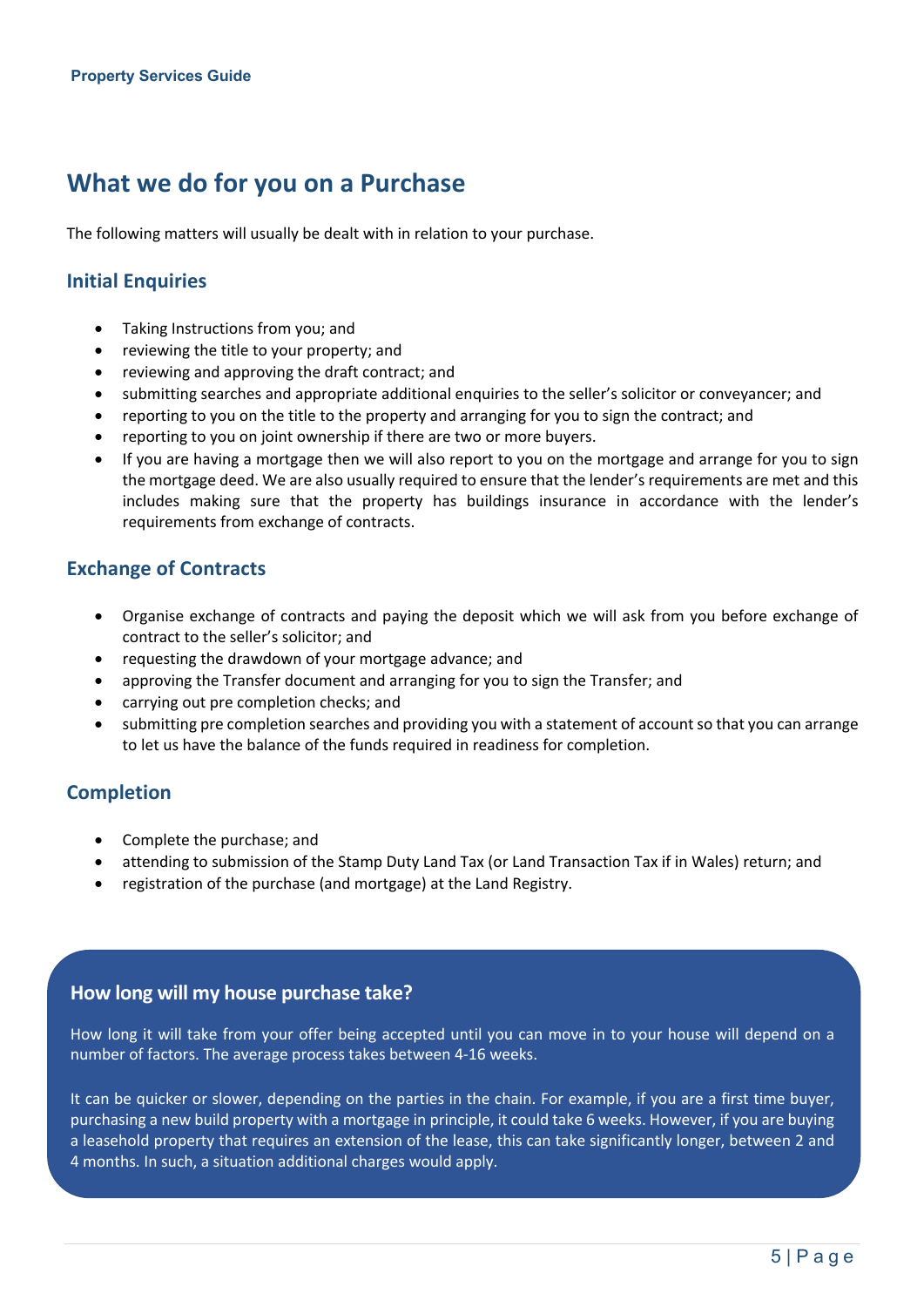# **Our fees in dealing with your Sale and Purchase**

### **Our basic conveyancer's fees and disbursementsfor all sales**

| Legal fee $4$                    | £975 plus VAT          |
|----------------------------------|------------------------|
| Electronic money transfer fee    | £35 plus VAT           |
| Office Copy Entries <sup>5</sup> | £6 plus VAT per title  |
| VAT payable                      | £203.20                |
| <b>Estimated total:</b>          | £1,219.20 <sup>6</sup> |

### **Our basic conveyancer's fees and disbursementsfor all purchases**

| Legal fee $7$                 | £975 plus VAT           |
|-------------------------------|-------------------------|
| Electronic money transfer fee | £35 plus VAT            |
| Search fees <sup>8</sup>      | £300                    |
| HM Land Registry fee 9        | £135                    |
| Land Registry Searches        | £7 plus VAT             |
| VAT payable                   | £203.40                 |
| <b>Stamp Duty Land Tax</b>    | (see section below)     |
| <b>Estimated total:</b>       | £1,655.40 <sup>10</sup> |

<sup>&</sup>lt;sup>4</sup> Our basic legal fee is for a freehold property with a sale price of up to and including £400,000. If the sale property price exceeds £400,000 then an additional £150 plus VAT will be payable for each £100,000 or part £100,000 that the sale price exceeds £400,000.

<sup>&</sup>lt;sup>5</sup> Office Copy Entries are charged at £6 per title plus VAT. If there are any referred to documents in the title which need to be obtained from the Land Registry (i.e. transfer documents or lease documents) then these can cost from £3 - £10 plus VAT each

<sup>&</sup>lt;sup>6</sup> Our fees cover all of the work required to complete the sale of your property subject to the assumptions at the end of this guide and subject to any additional fees that may be payable as detailed in the following pages

<sup>&</sup>lt;sup>7</sup> Our basic legal fee is for a freehold property with a purchase price of up to and including £400,000. If the purchase property price exceeds £400,000 then an additional £150 plus VAT will be payable for each £100,000 or part £100,000 that the purchase price exceeds £400,000.

<sup>8</sup> This is an estimated amount - Search fees include the cost of a Local Authority Search, Drainage and Water Search and Environmental Search – the cost of the pack can vary from £250 - £350 depending on the location of the Property

<sup>9</sup> The HM Land Registry fee payable will depend on the price of the Property and whether the application can be submitted electronically – you can see the costs here https://www.gov.uk/guidance/hm-land-registry-registration-services-fees

 $10$  Our fees cover all of the work required to complete the purchase of your property including dealing with registration at the Land Registry and dealing with the payment of Stamp Duty Land Tax (Stamp Duty) if the property is in England, or Land Transaction Tax (Land Tax) if the property you wish to buy is in Wales but does not include the actual amount of tax payable and is subject to the assumptions at the end of this guide and subject to any additional fees that may be payable as detailed on the following pages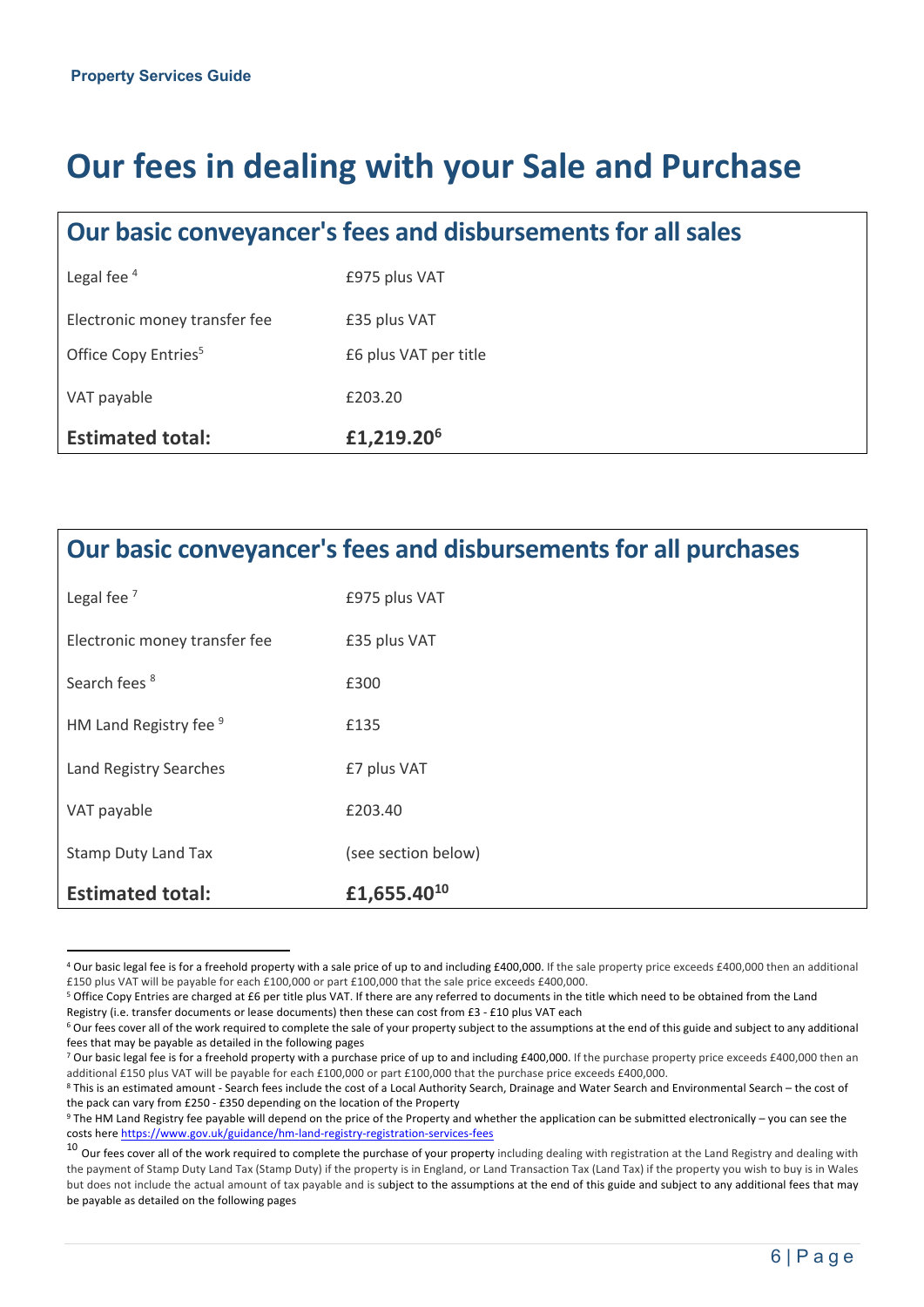### **What we do for you on a Remortgage**

We aim to guide you through the conveyancing process to ensure that the transaction is handled thoroughly and as quickly and efficiently as the circumstances allow.

The following matters will usually be dealt with in relation to your remortgage.

#### **Initial Enquiries**

- Taking Instructions from you; and
- reviewing the title to your property; and
- submitting searches; and
- reporting to you on the mortgage and arrange for you to sign the mortgage deed. We are also usually required to ensure that the lender's requirements are met and this includes making sure that the property has buildings insurance in accordance with the lender's requirements; and
- carrying out pre completion checks; and
- submitting pre completion searches and providing you with a statement of account so that you can arrange to let us have the balance of the funds required in readiness for completion (if any).

#### **Completion**

- Complete the remortgage;
- and registration of the purchase (and mortgage) at the Land Registry.

#### **How long will my remortgage take?**

How long it will take from your offer being accepted and will depend on a number of factors. The average process takes between 2 – 6 weeks.

It can be quicker or slower, depending on a number of factors.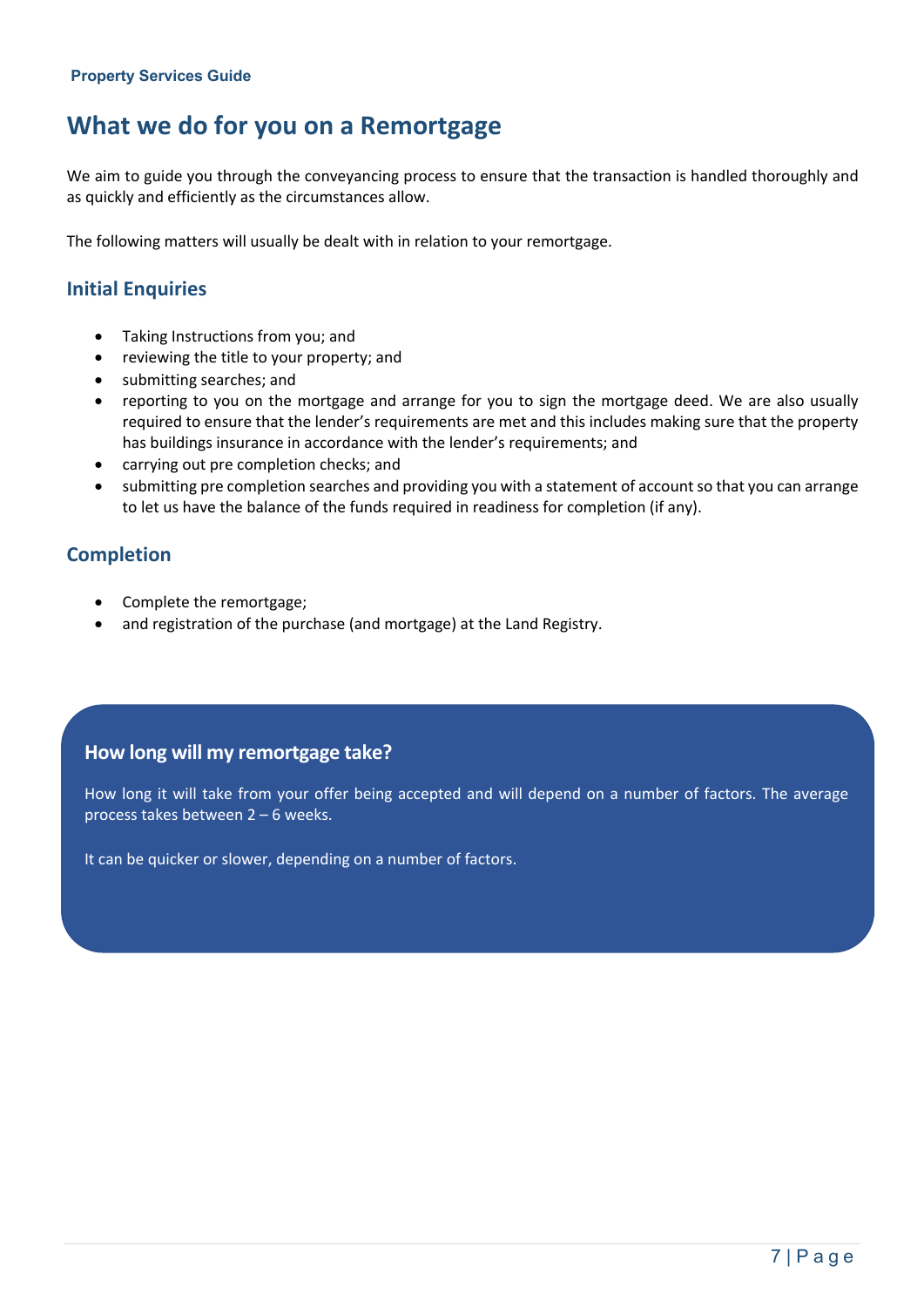# **Our fees in dealing with your Remortgage**

### **Our basic conveyancer's fees and disbursementsfor all remortgages**

| <b>Estimated total:</b>                  | £811          |
|------------------------------------------|---------------|
| VAT payable                              | £108          |
| Electronic money transfer fee            | £35 plus VAT  |
| <b>Official Search and Bankruptcy</b>    | £5 plus VAT   |
| HM Land Registry fee                     | £135          |
| Search Indemnity insurance <sup>12</sup> | £28           |
| Legal fee <sup>11</sup>                  | £500 plus VAT |

Our fees cover all of the work required to complete the remortgage of your property including the legal work to redeem one existing mortgage and dealing with registration at the Land Registry.

<sup>&</sup>lt;sup>11</sup> Our basic legal fee is for a freehold property with a property value of up to and including £400,000 – additional costs may be payable as set out on the following pages

 $12$  Estimated amount – the exact amount will be confirmed on instruction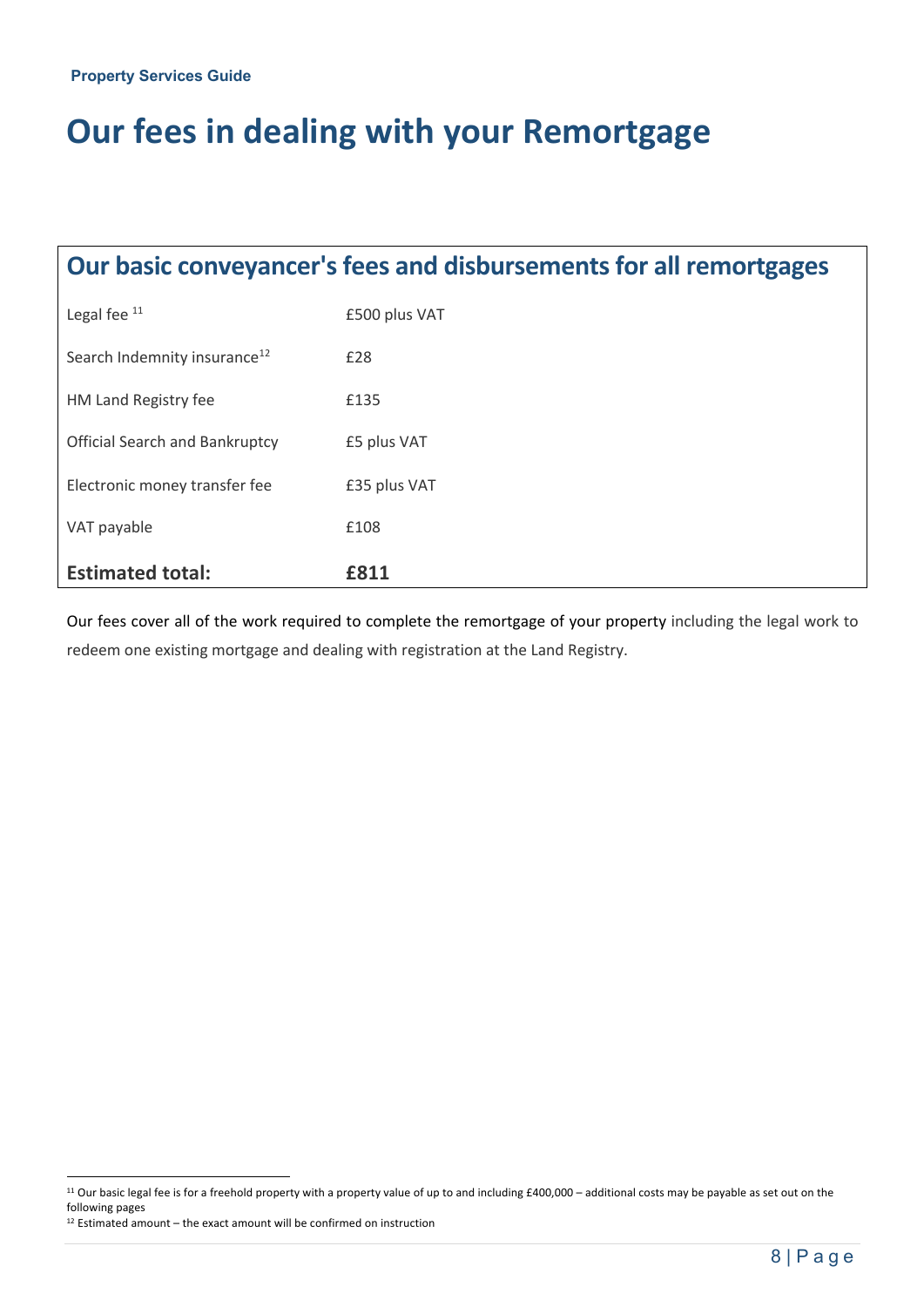# **Additional Legal Fees that may be payable13**

The following additional fees may be payable in addition to the basic fees set out above.

#### **On all matters**

- Our basic legal fee is for a property with a price up to £400,000. If the property price or value exceeds £400,000 then an additional £150 plus VAT will be payable for each £100,000 or part £100,000 that the purchase price or value exceeds £400,000.
- dealing with a title which is not registered at the Land Registry (known as an unregistered title) £350 plus VAT.
- If the Property is new build or involves a transfer of part £250 plus VAT.
- If the Property is part of a shared ownership scheme then we charge an additional £250 plus VAT
- If the Property is being sold pursuant to a court order £300 plus VAT.
- If an indemnity policy is required then we charge £50 plus VAT.
- If a Statutory Declaration or Statement of Truth is required £75 plus VAT
- Additional fees will be payable if the property is leasehold (see following pages)

#### **On a sale**

• dealing with the discharge of a mortgage - £195 plus VAT per mortgage.

#### **On a purchase or remortgage**

- In dealing with a new legal charge or mortgage from a high street lender then an additional fee of £250 plus VAT per legal charge or mortgage.
- If you using a help to buy ISA scheme then we charge an additional £50 plus VAT
- If you are purchasing under a right to buy scheme then we charge an additional £75 plus VAT
- If you are purchasing at auction then we charge an additional £250 plus VAT
- If you require a Declaration of Trust to help regulate your ownership of the Property then our firm's fees start from £250 plus VAT depending on your specific requirements.
- If you are purchasing a property which is being purchased with an existing tenant then we charge an additional £350 plus VAT

<sup>&</sup>lt;sup>13</sup> Our additional legal fees are chargeable in addition to our standard legal fee.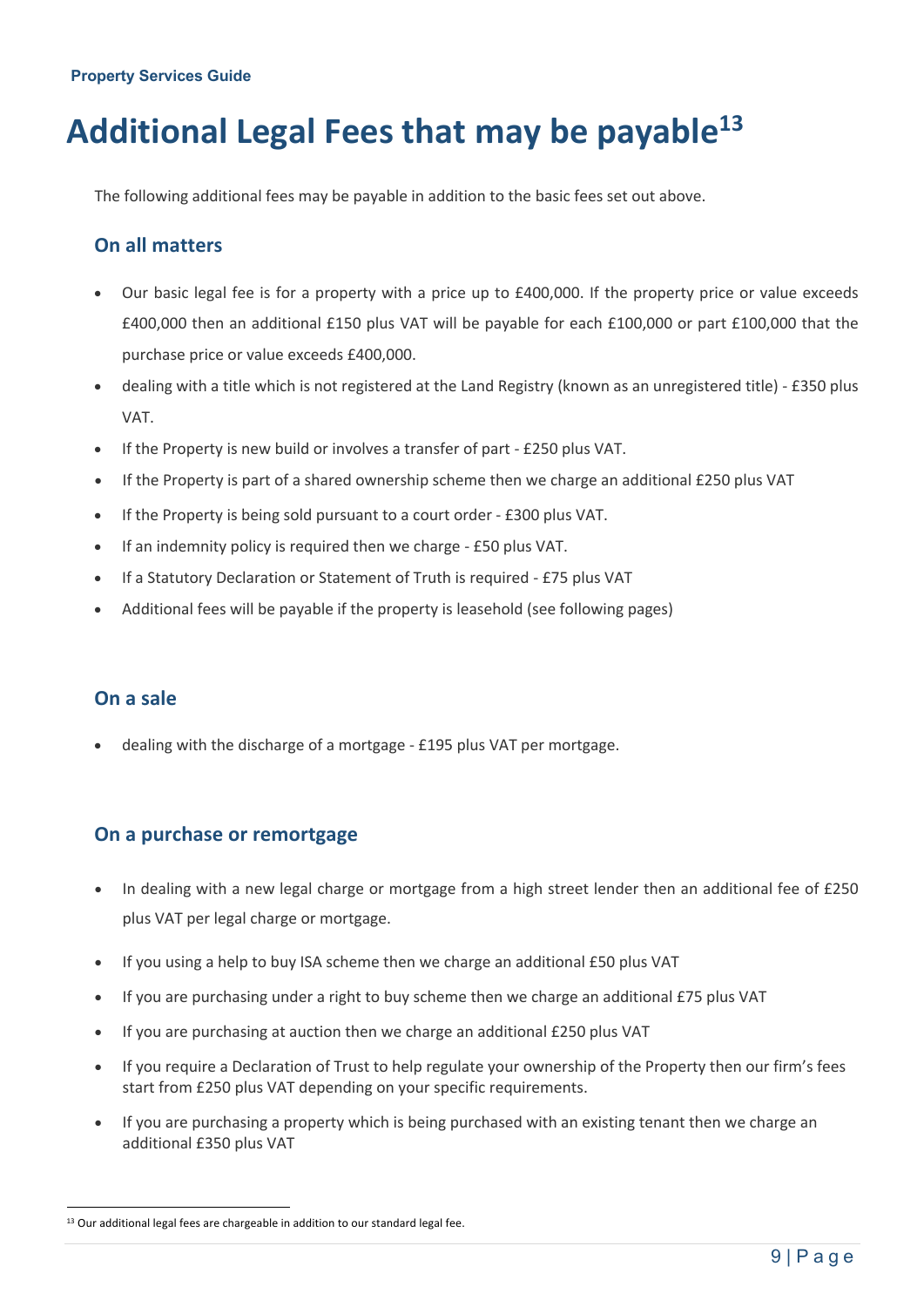# **Additional costs if the Property is leasehold**

If the property that you are selling or buying is leasehold then the following additional costs will apply:-

#### **On a sale**

We charge an additional £250 plus VAT when acting for you in connection with the sale of a leasehold property.

#### **Leasehold Disbursements**

Sales Pack - This fee is usually payable to the freeholder, management company or managing agents for a pack of information which is provided to the buyer's solicitor. Often the fee is between £100 - £350 but it can be more depending on the contents of the pack.

#### **On a purchase or remortgage**

We charge an additional £250 plus VAT when acting for you in connection with the purchase of a leasehold property.

We charge a further £150 plus VAT when acting for you in connection with the grant of a new lease.

#### **Leasehold Disbursements**

There are certain disbursements which will be set out in the individual lease relating to the Property. The disbursements which we anticipate will apply are set out separately below. This list is not exhaustive and other disbursements may apply depending on the term of the lease. We will update you on the specific fees upon receipt and review of the lease from the seller's solicitors.

- Notice of Transfer fee This fee if chargeable is set out in the lease and is usually payable to the freeholder, management company or managing agents. Often the fee is between £25 - £150.
- Notice of Charge fee (if the property is to be mortgaged) This fee if chargeable is set out in the lease and is usually payable to the freeholder, management company or managing agents. Often the fee is between £25 and £150.
- Deed of Covenant fee This fee is provided by the freeholder, management company or managing agent for the property and can be difficult to estimate. Often it is between £50 and £150.
- Certificate of Compliance fee To be confirmed upon receipt of the lease, as can range between £50 £150.

\*These fees vary from property to property and can on occasion be significantly more than the ranges given above. We can give you an accurate figure once we have sight of your specific documents.

You should also be aware that ground rent and service charge are likely to apply throughout your ownership of the property. We will confirm the ground rent and the anticipated service charge as soon as this we receive this information.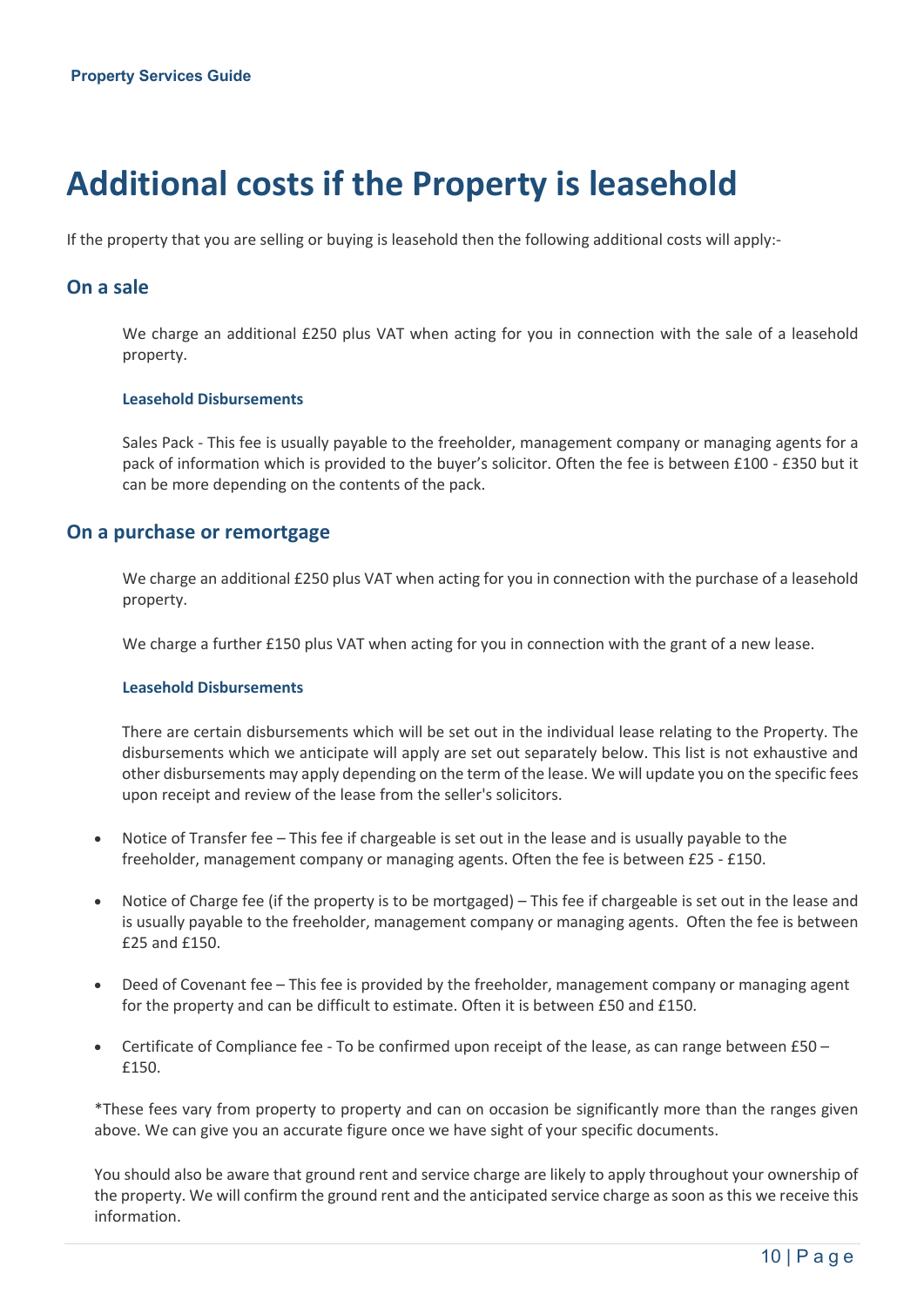# **Other Considerations**

### **Disbursements**

Disbursements are costs related to your matter that are payable to third parties, such as Office Copy Entries, Land Registry Fees and searches. We handle the payment of the disbursements on your behalf to ensure a smoother process.

### **Discounted Legal Fees14**

offer a discount off our legal fees of £100 plus VAT

**Existing client First Time Buyer** 

If you have previously instructed our firm then we will If you are a first time buyer then we will offer a discount off our legal fees of £100 plus VAT.

### **Price Match on Quotations<sup>15</sup>**

We are willing to consider matching another conveyancing quotation that you may have received from another firm provided that they are within 15 miles of our firm and subject to you supplying us with a copy of their quotation.

### **Capped Abortive Sale Fee16**

If you instruct us on a sale and your sale goes abortive prior to exchange of contracts then we will charge you no more than £450 plus VAT.

<sup>&</sup>lt;sup>14</sup> Our discounts must be confirmed with our firm and their applicability will depend on your specific requirements

<sup>&</sup>lt;sup>15</sup> Our price match offer must be confirmed with our firm and is subject to withdrawal at any time

<sup>&</sup>lt;sup>16</sup> Our capped abortive sale fee is subject to the sale going abortive through no fault of your own prior to exchange of contracts. If you choose to withdraw from your sale then we reserve the right to charge our standard legal fee.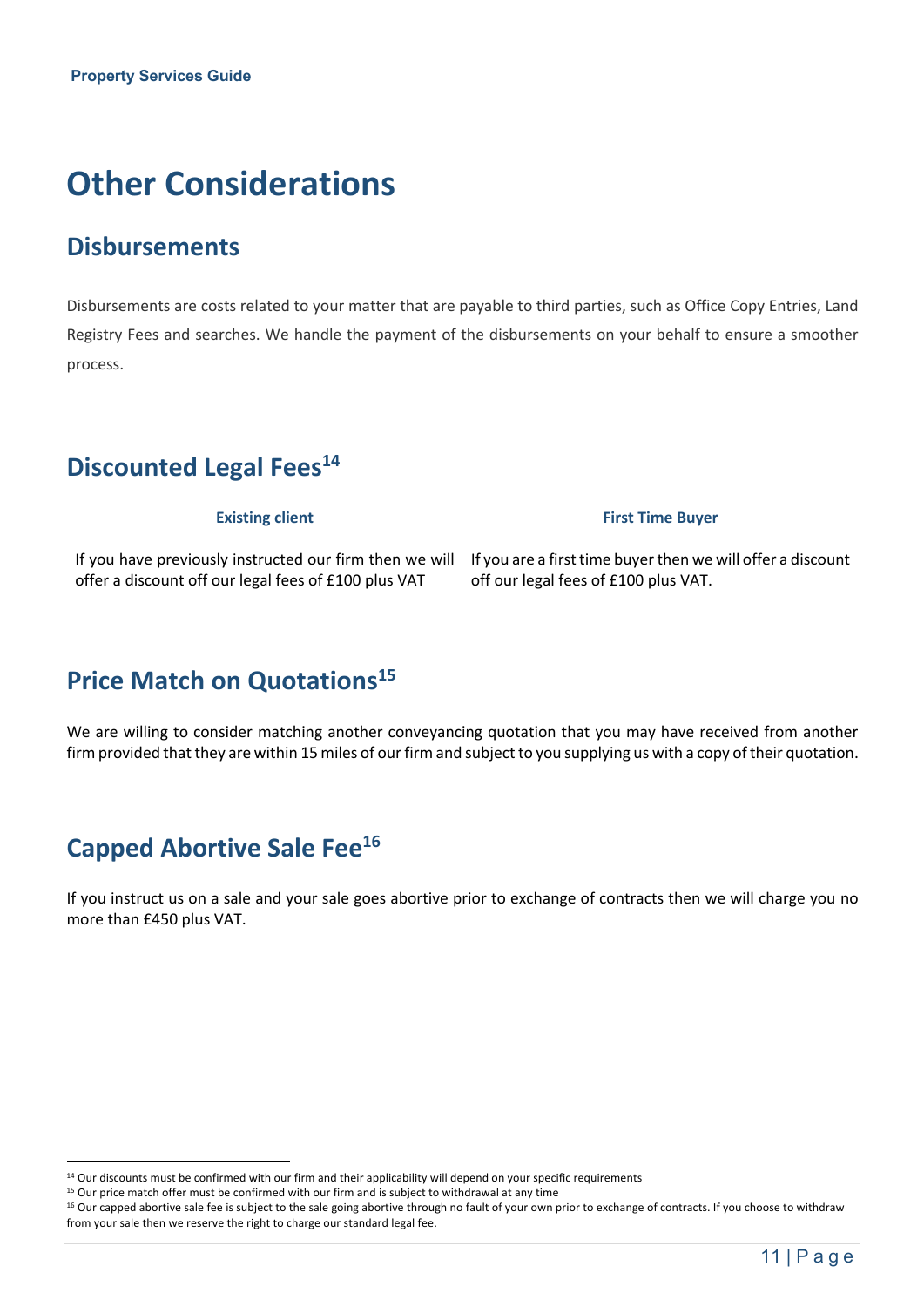# **Other Considerations (Contd)**

### **Stamp Duty or Land Tax (on purchase)**

This depends on the purchase price of your property.

You can calculate the amount you will need to pay by using HMRC's website (https://www.tax.service.gov.uk/calculate-stamp-duty-land-tax/) or if the property is located in Wales by using the Welsh Revenue Authority's website here. (https://beta.gov.wales/land-transaction-tax-calculator).

#### **Assumptions**

Our fees quoted above for a sale, purchase and remortgage assume that:

- a. it is a standard transaction and that no unforeseen matters arise including for example (but not limited to) a defect in title which requires remedying prior to completion or the preparation of additional documents ancillary to the main transaction; and
- b. if it is a leasehold matter that it involves the assignment of an existing lease and is not the grant of a new lease; and
- c. the transaction is concluded in a timely manner and no unforeseen complication arises; and
- d. all parties to the transaction are co-operative and there is no unreasonable delay from third parties providing documentation; and
- e. no indemnity policies are required. Additional disbursements may apply if indemnity policies are required.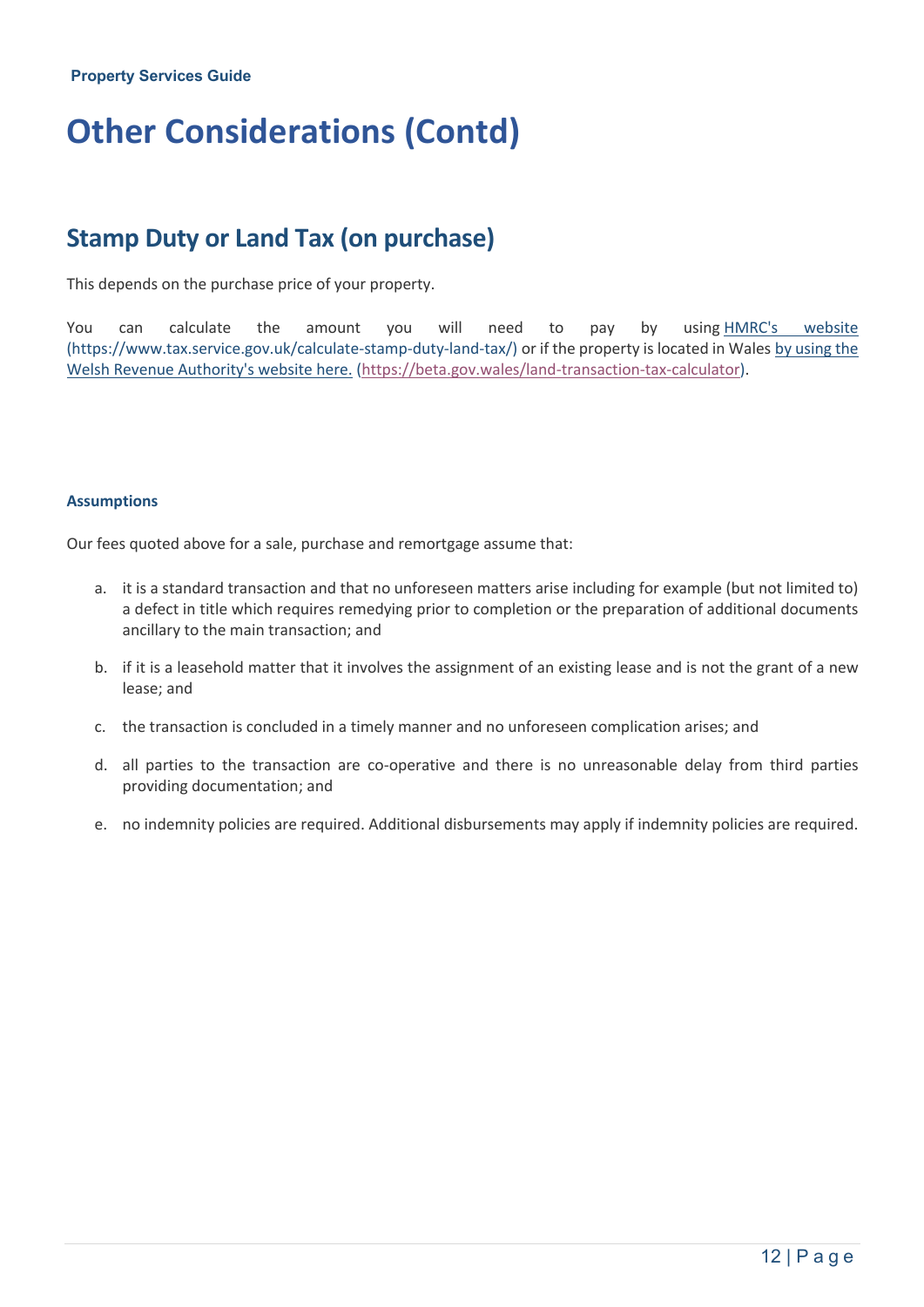### **What we do for you on a Transfer of Equity**

We aim to guide you through the conveyancing process to ensure that the transaction is handled thoroughly and as quickly and efficiently as the circumstances allow.

The following matters will usually be dealt with in relation to your transfer of equity.

#### **Initial Enquiries**

- Taking Instructions from you; and
- reviewing the title to your property; and
- preparing the documentation to transfer the property; and
- liaising with the other party to obtain approval to the documentation; and
- submitting searches; and
- reporting to you on the mortgage and arrange for you to sign the mortgage deed. We are also usually required to ensure that the lender's requirements are met and this includes making sure that the property has buildings insurance in accordance with the lender's requirements; and
- carrying out any pre completion checks; and
- submitting pre completion searches and providing you with a statement of account so that you can arrange to let us have the balance of the funds required in readiness for completion (if any).

#### **Completion**

- Complete the transfer of equity;
- and registration of the transfer (and mortgage) at the Land Registry.

#### **How long will my transfer of equity take?**

How long it will take from your offer being accepted and will depend on a number of factors. The average process takes between 4 – 612weeks.

It can be quicker or slower, depending on a number of factors.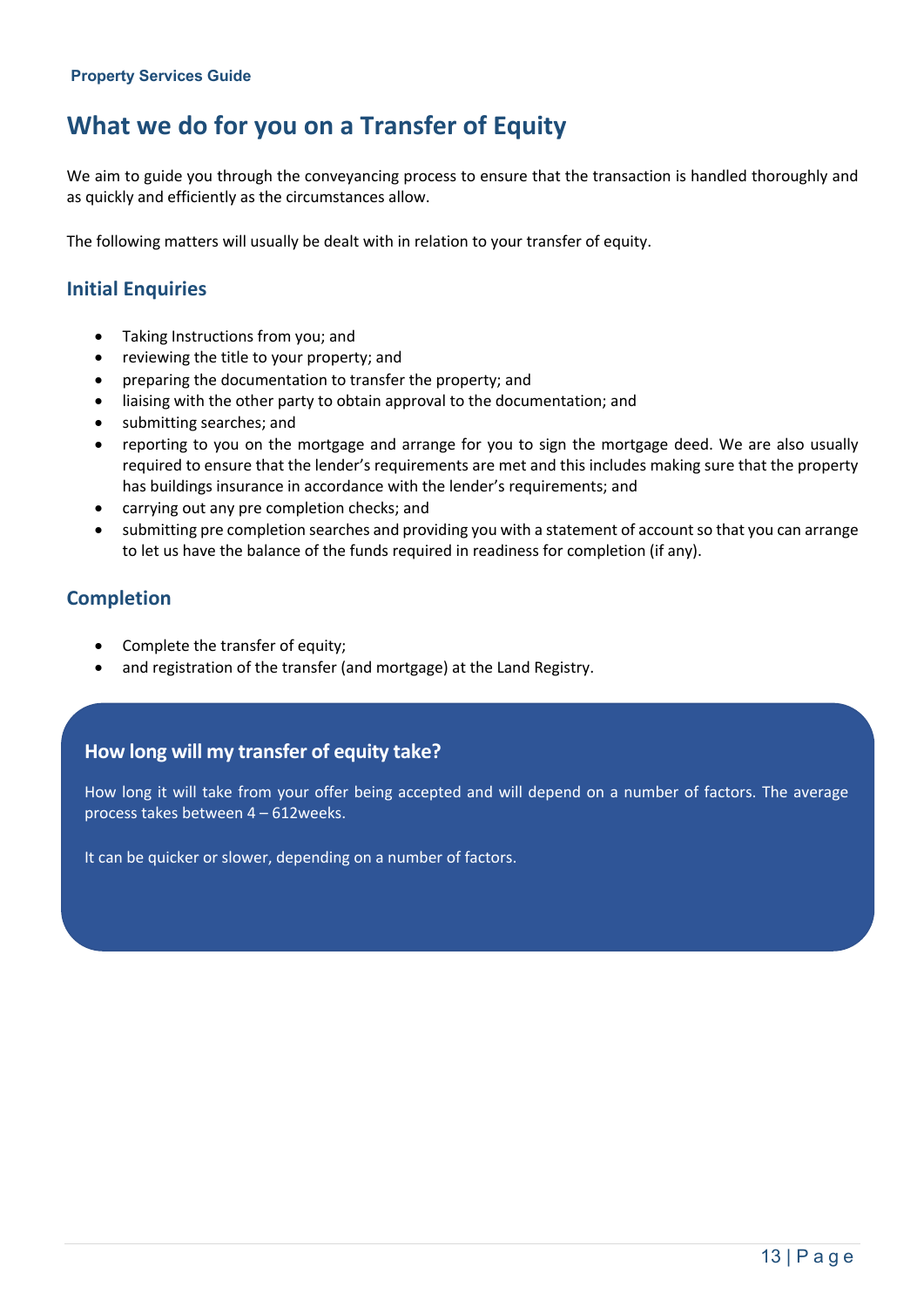# **Our fees in dealing with your Transfer of Equity**

### **Our basic conveyancer's fees and disbursements for all transfers of equity**

| Legal fee $^{17}$                     | starting from £750 plus VAT (price on application) |
|---------------------------------------|----------------------------------------------------|
| HM Land Registry fee                  | £40                                                |
| <b>Official Copy Entries</b>          | £6 plus VAT per title                              |
| <b>Official Search and Bankruptcy</b> | £5 plus VAT                                        |
| Electronic money transfer fee         | £35 plus VAT                                       |

We reserve the right to charge an hourly rate of £250 plus VAT per hour for dealing with transfers of equity subject to a minimum charge of £750 plus VAT and disbursements. We will advise you if an hourly rate is to apply once we have considered your requirements.

 $17$  Our basic legal fee is for a freehold property with a property value of up to and including £400,000 – additional costs may be payable as set out on pages 5, 6 and 7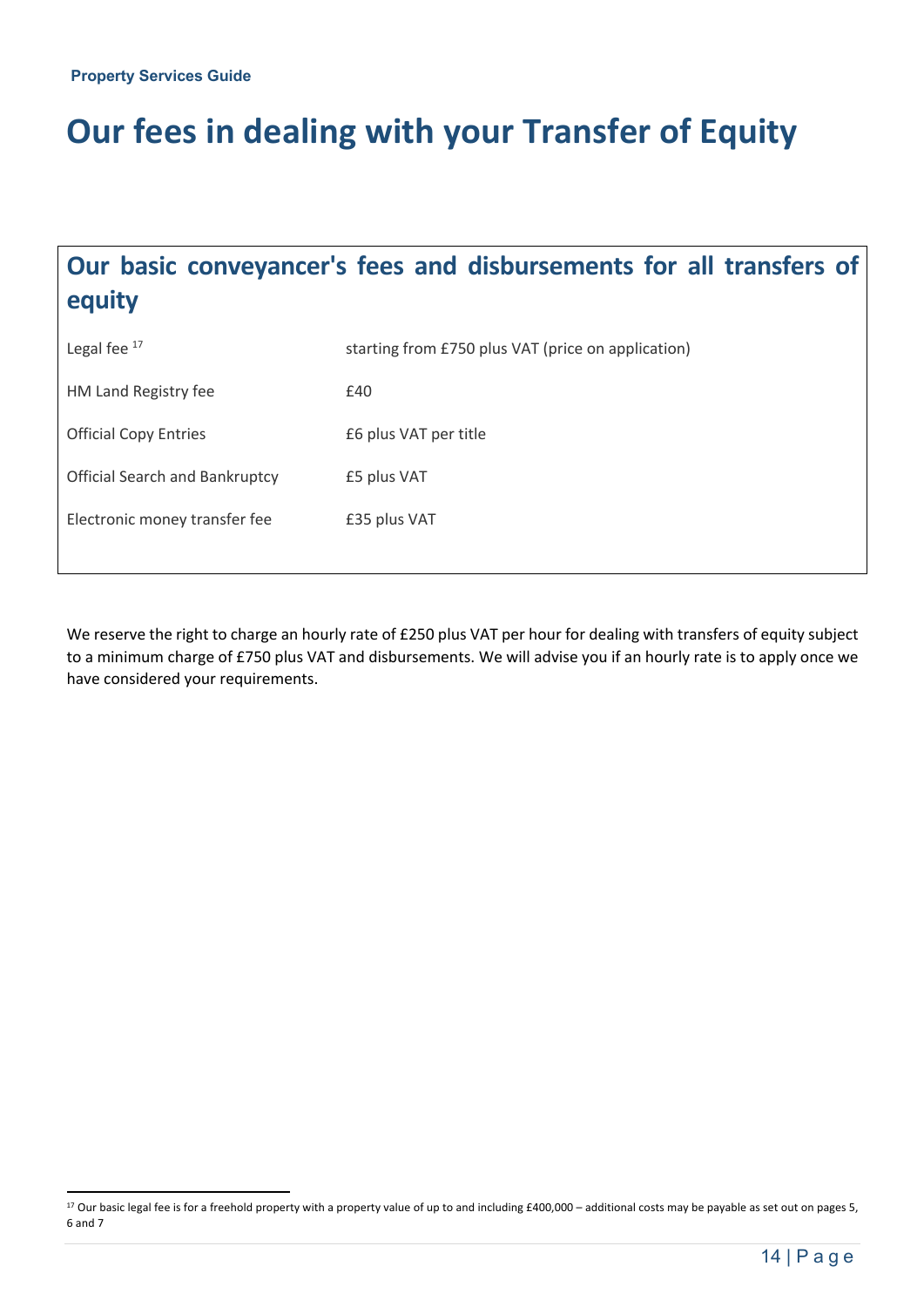# **Other residential property services**

### **Lease extensions**

We can assist you as a flat owner, freeholder holder or management company in dealing with a lease extension.

We can either assist you in dealing with a lease extension which has been negotiated between the parties or where you need to use the statutory procedure to claim a lease extension.

Our basic legal fee for dealing with a lease extension start from £950 plus VAT where the property value is up to and including £400,000. Additional costs may be payable as set out on pages 5, 6 and 7 above.

We reserve the right to charge an hourly rate of £250 plus VAT per hour for dealing with lease extensions subject to a minimum charge of £950 plus VAT and disbursements. We will advise you if an hourly rate is to apply once we have considered your requirements.

## **Declarations of Trust**

We can assist in the preparation of a document to regulate ownership of a property.

Our basic legal fee for dealing with a declaration of trust starts from £750 plus VAT where the property value is up to and including £400,000 and we are not being instructed on other matters. Additional costs may be payable as set out on pages 5, 6 and 7 above.

We reserve the right to charge an hourly rate of £250 plus VAT per hour for dealing with declarations of trust subject to a minimum charge of £750 plus VAT and disbursements. We will advise you if an hourly rate is to apply once we have considered your requirements.

# **Equity Release**

We can assist in dealing with the legal aspects of equity release.

Our basic legal fee for dealing with equity release start from £500 plus VAT and disbursements.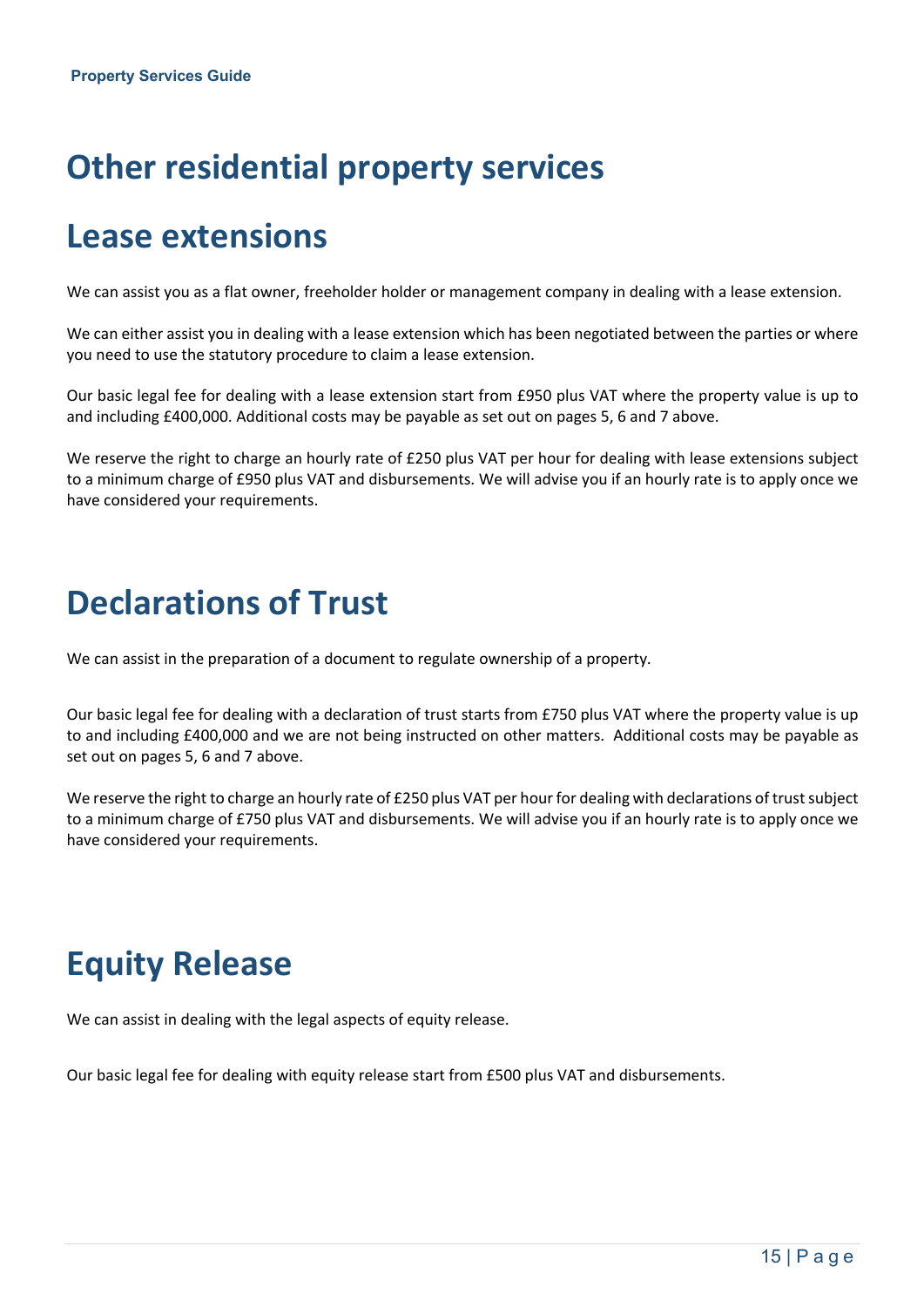## **Commercial Services that we offer**

Here at Williams Thompson Solicitors we also act for a range of commercial clients in respect of their commercial property needs. We offer the following services:-

#### **Commercial Conveyancing**

We can assist you or your company in dealing with the sale or purchase of commercial premises.

We regularly act for clients in the acquisition of freehold and leasehold premises for a range of uses including retail, distribution and leisure.

Our fees typically start from £950 plus VAT and disbursements. Our legal fees for dealing with commercial work are subject to your specific requirements. We are willing to work towards a fixed fee quotation where this is appropriate and subject to your requirements.

#### **Commercial Financing**

We can assist you or your company in dealing with the legal aspects of the refinancing of commercial premises.

Our fees typically start from £1,500 plus VAT and disbursements. Our legal fees for dealing with commercial work are subject to your specific requirements. We are willing to work towards a fixed fee quotation where this is appropriate and subject to your requirements.

#### **Commercial Development**

We can assist you or your company in dealing with the acquisition of development sites and the subsequent sale of plots.

We regularly act for clients in the acquisition of sites in order to develop up to 10 properties.

Our legal fees for dealing with commercial work are subject to your specific requirements. We are willing to work towards a fixed fee quotation where this is appropriate and subject to your requirements.

#### **Commercial Leases**

We can assist you or your company as a Landlord in dealing with the grant of a lease of commercial premises to a Tenant.

We can also assist you or your company as a Tenant in dealing with the taking of a lease of commercial premises from a Landlord.